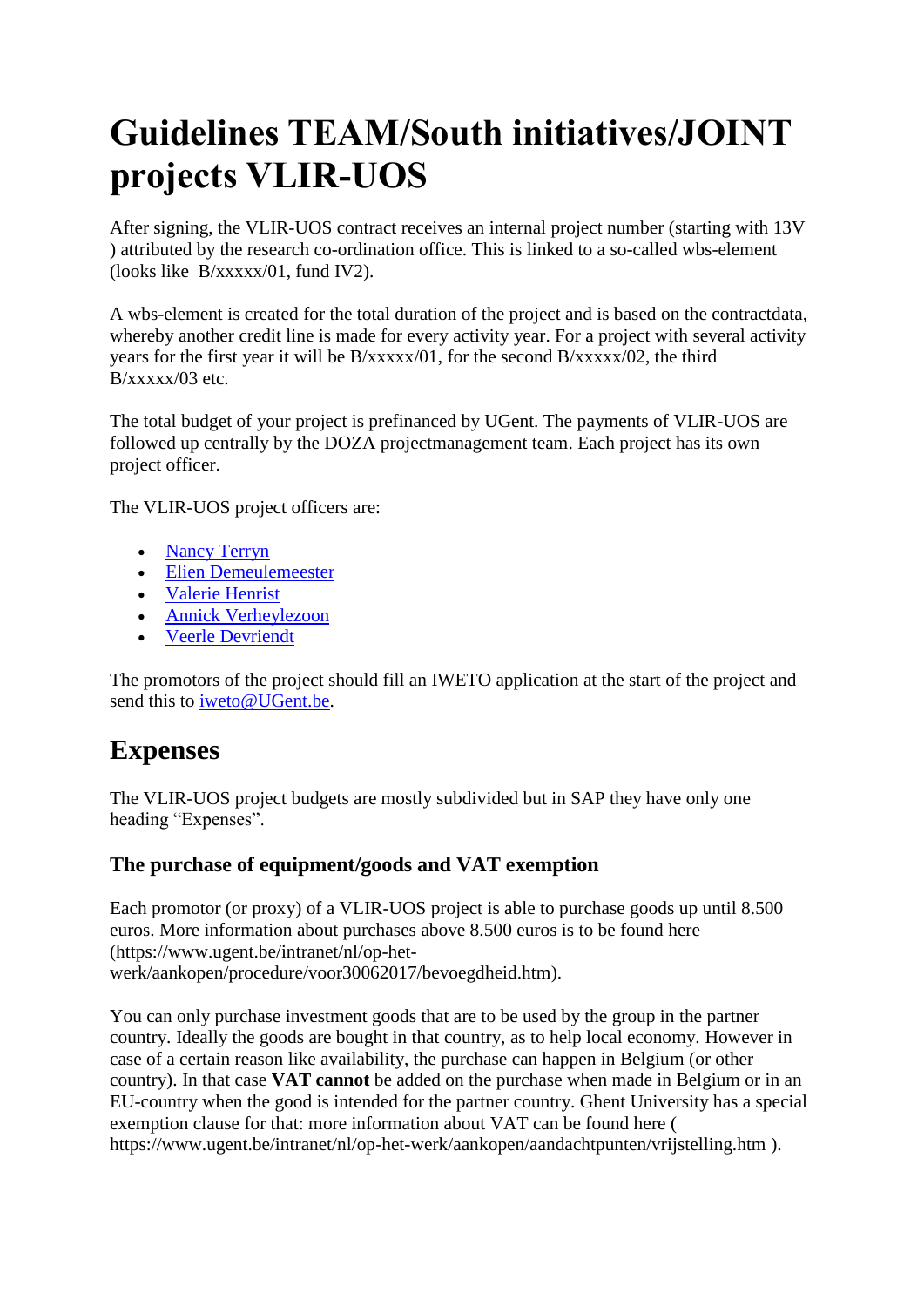Take care: a certificate of shipment or a confirmation of receipt by the partner will be needed for VAT control purposes. Also take care that sometimes import taxes will have to be paid: as stipulated on the VLIR-UOS contract, the partner organizations are charged with these import taxes.

**Note**: purchases in a third non-EU country e.g. USA (transit) are far more difficult in terms of recovering the VAT. You can only acquire the VAT when the goods are registered in the 'New Computerized Transit System' and are under customs supervision.

When you purchase the goods in Belgium or in a EU-country, the order is thus **VAT-free**. Follow this up closely as VLIR will not reimburse VAT if it has been paid. Contact your project officer when in doubt.

On the SAP-order form and the final bill the following sentence should be stated: : "**Uitvoer - Vrijstelling van btw – Artikel 42, §3, eerste lid, 10° van het btw-Wetboek – [Vergunning](http://www.ugent.be/nl/onderzoek/ontwikkelingssamenwerking/documenten-ontwikkelingssamenwerking/vrijstellingsregelgevingOS.pdf)  [nr. 77.800/B van 2 april 1993"](http://www.ugent.be/nl/onderzoek/ontwikkelingssamenwerking/documenten-ontwikkelingssamenwerking/vrijstellingsregelgevingOS.pdf).** 

The supplier takes over this note from the order form to the bill, together with the VATnumber of Ghent University (BE02 4801 5142).

With purchases made by VWR, Sigma and other firms who offer their directory in SAP try to ask for an order in the "old" way and a final invoice whereon the aforementioned dispensation rule and the VAT-number of Ghent University are stated.

Some companies will ask you to pay including VAT and will reimburse the VAT once they have the confirmation the goods have been shipped.

#### **Advance payment to the partner**

To deposit an amount of money to the partner organization, you need to provide your financial project officer with following items:

- 1. A completed and signed application [SJ03\\_Aanvraag voorschot VLIR-UOS zuid](https://www.ugent.be/finpro/nl/vliruos/uitvoering/proceduresinstructies/sj_aanvr_voorsch_zuid_vlir_uos.pdf/view)  [partner.](https://www.ugent.be/finpro/nl/vliruos/uitvoering/proceduresinstructies/sj_aanvr_voorsch_zuid_vlir_uos.pdf/view)
- 2. The Annual Financial Report (AFR) 'model 1D' as justification that 60% of earlier advance was spent and documented by scan by the partnerinstitute. The format of this document is to be found here: [http://www.vliruos.be/en/ongoing-projects/guidelines](http://www.vliruos.be/en/ongoing-projects/guidelines-and-forms/guidelines-and-forms-teamsijoint/)[and-forms/guidelines-and-forms-teamsijoint/](http://www.vliruos.be/en/ongoing-projects/guidelines-and-forms/guidelines-and-forms-teamsijoint/) ('Annual financial report (AFR)'). This step isn't required for the first advance.
- 3. The accompanying scans of expenses as in the 1D format.

More information about the procedures and instructions for the application of an advance. (link)

You can observe if and when the advance was paid to the partner in SAP, by checking "*open en vereffende posten"* on that specific "crediteur"*.*

Use the shortened code FBL1N (*Crediteuren postenlijst*). Complete the 2000xxxxx number and tick-off every cell under "*soort"*. The date of payment can be seen in the last column.

#### **Coordination costs and bench fee/supervision allowance (budget transfer)**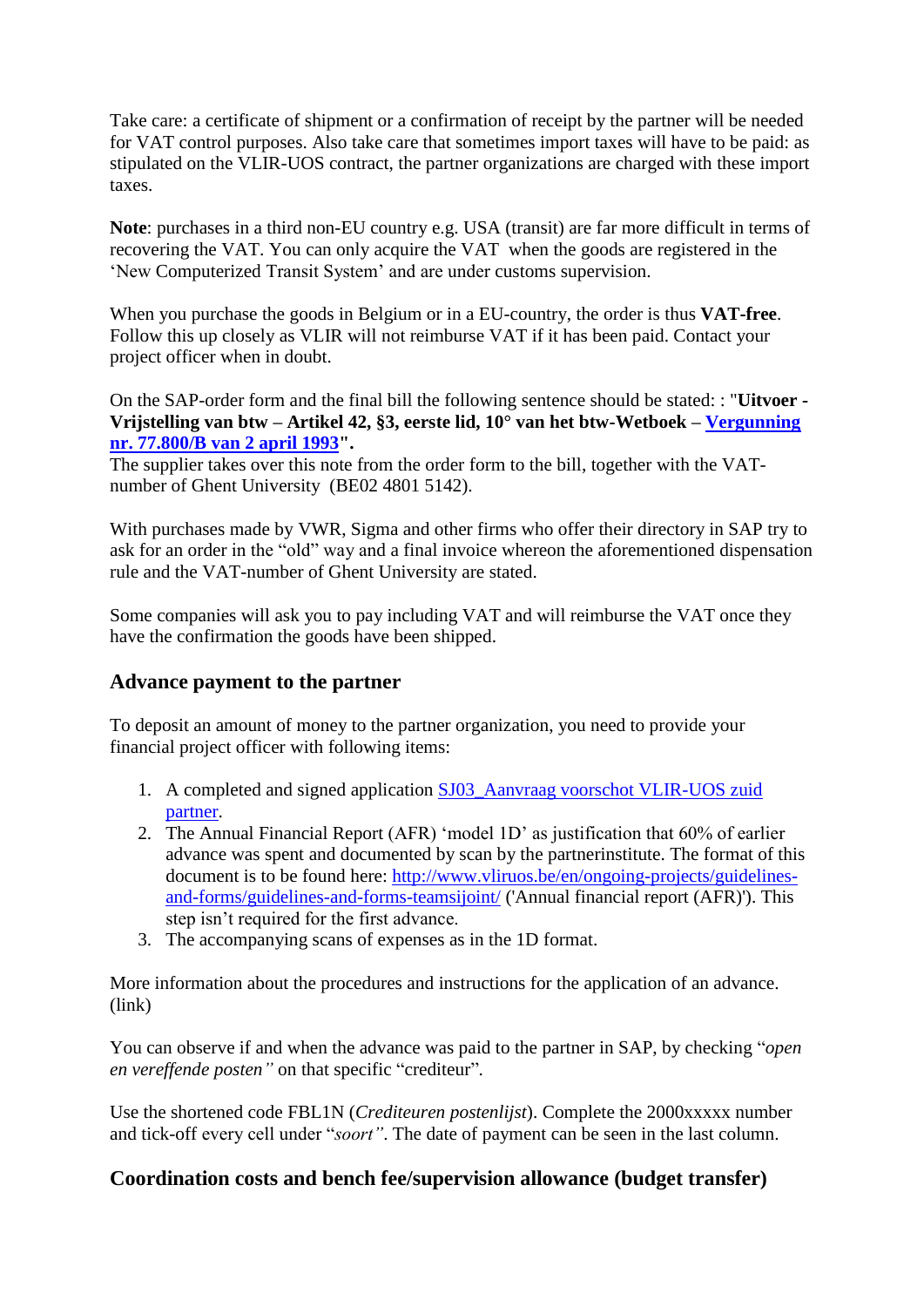The payment regarding the co-ordination cost in Belgium and the bench fee can be done through the form for budget transfer : [budgetoverdracht.](http://www.ugent.be/intranet/nl/op-het-werk/finadmin/documenten/aanvraag-budgetoverdracht.pdf) Or you can use the Apollo tool "overbooking-interne transfer"

Remark : coordination cost in Belgium can be transeferred on during the year to which it applies.

You should fill following information on the form or on the online tool

- wbs-element of the project
- wbs-element (**E/xxxxx/0x**) *van kas* to where it may be transferred
- The total sum
- Reason for budget transfer (for example PhD student XY 3 months stay febr-april 2017) and if necessary proof for justification (budget table for the coordination costs)

### **Payment of scholarships to students or per day to visitors**

If you have a "*Kasboek*" with the department that allows you to take cash money, you can pay the scholarships or per diem yourself and book them on the WBS of the project

When this is not possible or when the scholarship needs to be paid on a bank account, the Research Coordination Office is responsible. Therefore you need to pass on the details for the payment to your financial project officer, and this ultimately one month before the arrival of the scholarship student.

# **Stays of foreign visitors and scholarship students**

### **Visitors (maximum 21 days)**

1. Send an invitation letter to the visitor (e-mail)

2. Complete the DGD form [\(DGD form\)](http://www.ugent.be/nl/onderzoek/ontwikkelingssamenwerking/documenten-ontwikkelingssamenwerking/dgdsjabloon.pdf) and deliver this to your financial project officer; this way the procedure for application of a visa can be started.

3. Search a hotel (max 100 euro/night) or a studio of Ghent University.

4. Arrange an insurance [Sluit een verzekering af](https://webster.ugent.be/verzekeringspolissen/All-in-Europese/)

(See below for the form needed upon claims)

5. Sign up as a visitor of Ghent University [Registreer als bezoeker aan de UGent](http://www.ugent.be/intranet/nl/op-het-werk/aanwervingen/kaarten-badges/bezoekerskaart/bezoekerskaart.htm)

Note: state your DOZA project officer's name in the open text box on the application form; this way the handling will go smooth

6. Be sure to pay the per diem (75 euros/night): you can do it yourself if your department has a "Kasboek". If not, you can request an authority letter in which case the visitor can collect the money at ING Bank on the Kouter via your financial project officer.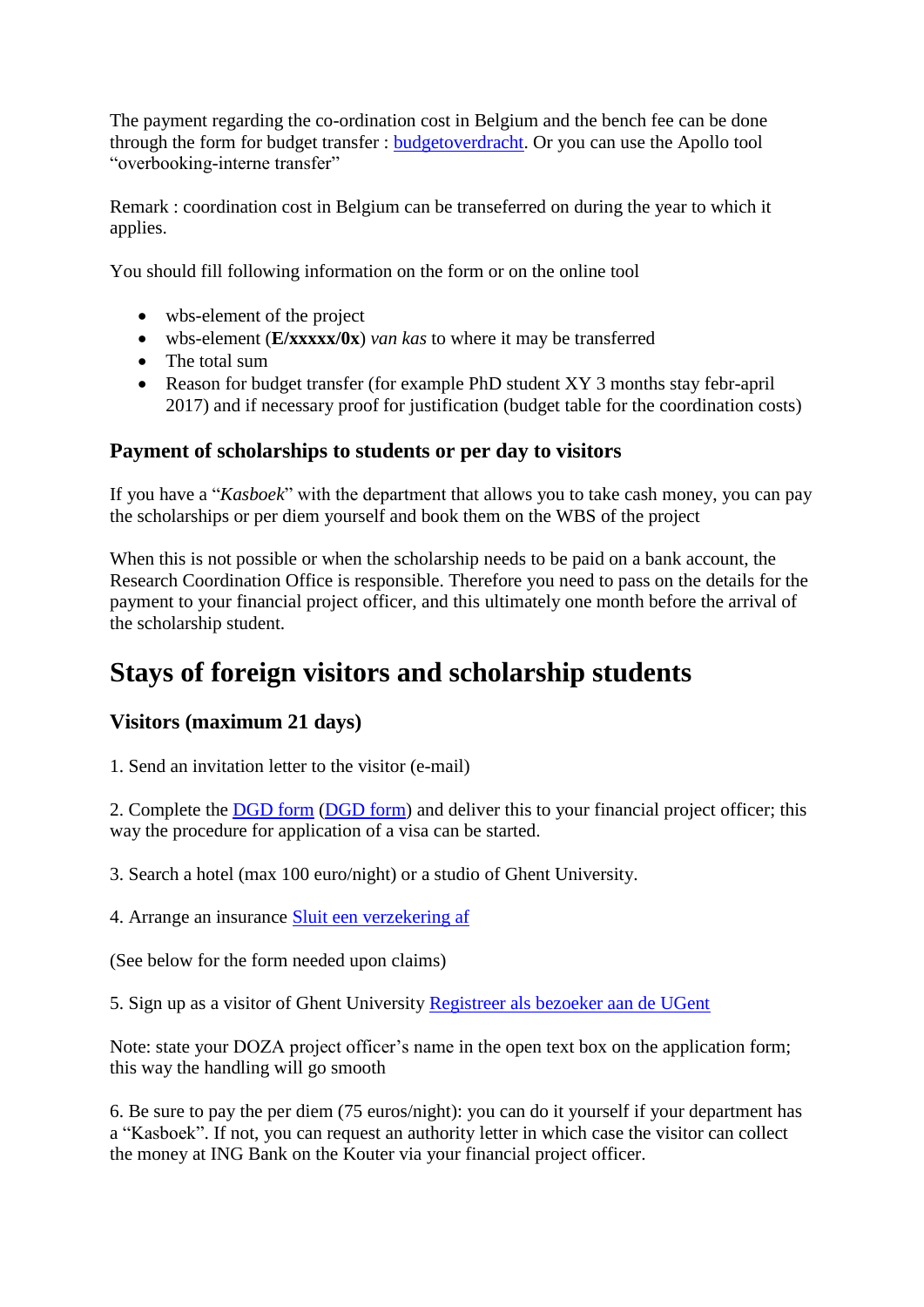#### *For the categories below, be sure to read the [richtlijnen en beursbedragen voor bursalen](http://www.vliruos.be/media/3573194/allowances_and_guidelines_for_scholarships__2013__final_2013-09-06.pdf) (Short term allowances, Study scholarships and PhD scholarships).*

#### **Short term stay allowances, maximum 6 months**

1. Send an invitation letter to the visitor (e-mail)

2. Fill out the DGD form [\(DGD form\)](http://www.ugent.be/nl/onderzoek/ontwikkelingssamenwerking/documenten-ontwikkelingssamenwerking/dgdsjabloon.pdf) and send it to your financial project officer to start the procedure for the application of visa

3. Book a room. With a stay of maximum 3 months, the booking of the room in a home of the Ghent university is linked to the application of the visitors card (see nr 6).

4. Open a bank account

5. Arrange an insurance [Sluit een verzekering af](https://webster.ugent.be/verzekeringspolissen/All-in-Europese/)

(See below for the form needed upon claims)

6. Register as:

Visitor: visitor card  $(< 90 \text{ days})$  (Bezoekerskaart  $(< 90 \text{ dagen})$ )

Note: state your contact in our department on the application form; this way the handling will go smooth

- Trainee (>90 days): Application form (Invulformulier stagiair, Invulformulier stagiair)
- Exchange student: Procedure student card exchange student (Procedure studentenkaart)

7. Inform the exchange student to sign up in the **[vreemdelingenregister van de Stad Gent](http://www.gent.be/eCache/STN/1/40/978.html).** The student fills out the "arrival form" and mails this to [internationalstudent@gent.be.](mailto:internationalstudent@gent.be) As subject you note "annex 33". In the e-mail you mention the name, nationality, permanent address in Belgium and the period of the stay.

**Note**: example letter [Dienst Vreemdelingenzaken \(DVZ\)](http://www.ugent.be/nl/onderzoek/financiering/ontwikkelingssamenwerking/draaiboek/dvzbewijsbeursvoorbeeld.docx)

**IMPORTANT!** Inform the student that he/she needs to fill out a 'declaration of departure' form and send it/hand it over in person to Stad Gent. When the student doesn't unsubscribe, this may cause troubles when he/she returns to Belgium on a later date. More information about departure and unsubscribing here [hier.](https://stad.gent/burgerzaken/niet-belgen/verblijf-inschrijving/internationale-studenten/internationale-studenten-vertrek-uit-belgi%C3%AB)

8. Payment of the scholarship on a bank account happens through your financial project officer. Clearly transmit the duration, the amount of money, eventual extra fees, etc.

The scholarship is calculated per day and not per night.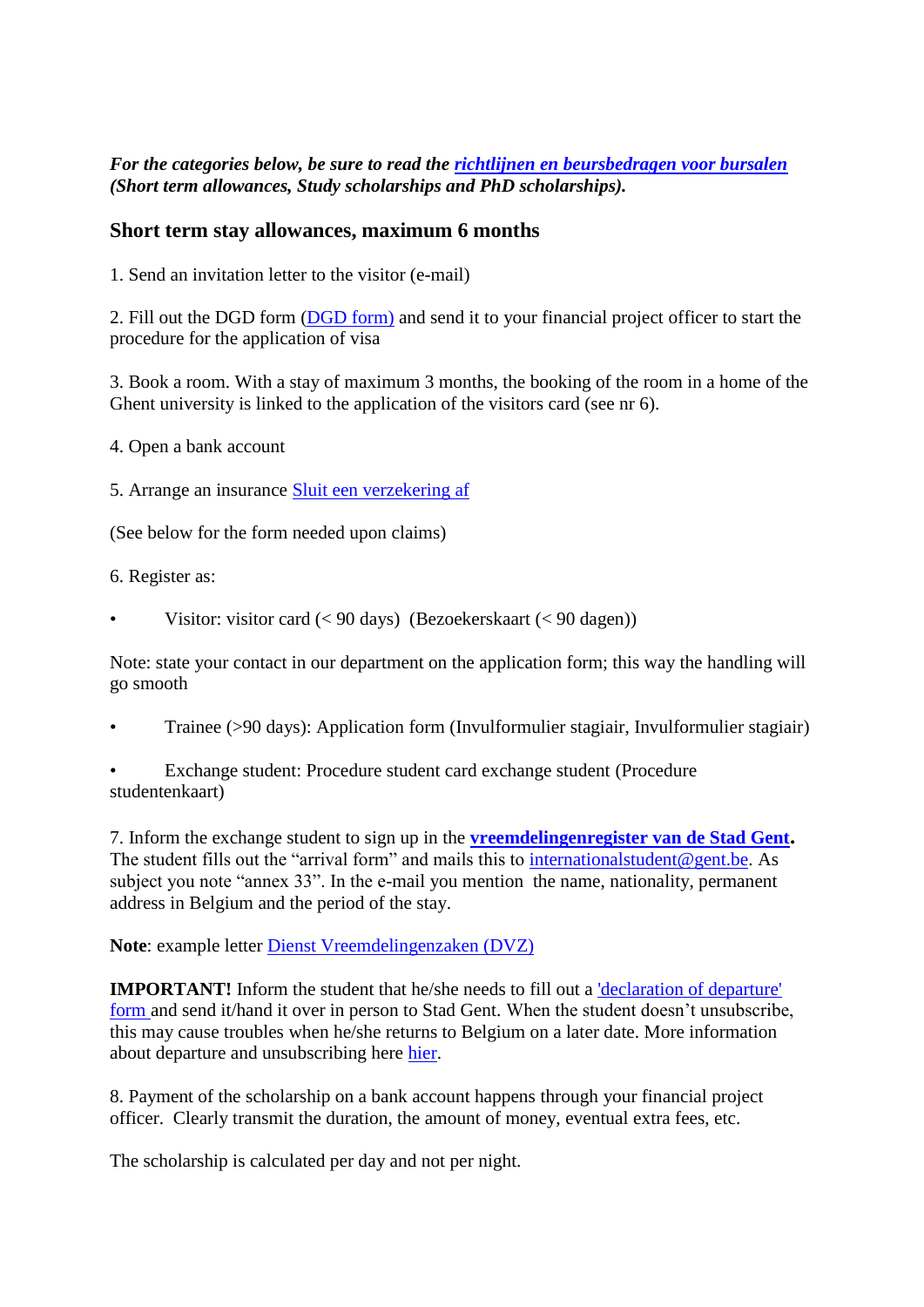When the student doesn't have a Belgian bank account at disposal yet, the payment can happen through a letter with which the student can collect the money at ING Bank (Kouter). You request this letter also through your financial project officer.

### **Master student (Study Scholarship), minimum 6 months – maximum 2 years**

1. A registration at Ghent University [registratie aan UGent](http://www.ugent.be/en/teaching/admission/degreestudent/application) happens through the Student Administration office. After consent to participate the programme, the student administration office sends an admission letter.

2. Complete the DGD form [\(DGD formulier\)](http://www.ugent.be/nl/onderzoek/ontwikkelingssamenwerking/documenten-ontwikkelingssamenwerking/dgdsjabloon.pdf) and deliver this to your financial project officer; this way the procedure for application of a visa can be started.

- 3. Book a room
- 4. Open a bank account

#### 5. Arrange an insurance [Sluit een verzekering af](https://webster.ugent.be/verzekeringspolissen/All-in-Europese/)

See below for the form about claiming medical costs (Europe).

6. Inform your scholarship student to sign up in the [vreemdelingenregister van de Stad Gent.](http://www.gent.be/eCache/STN/1/40/978.html) **Note**: example letter [Dienst Vreemdelingenzaken \(DVZ\).](http://www.ugent.be/nl/onderzoek/financiering/ontwikkelingssamenwerking/draaiboek/dvzbewijsbeursvoorbeeld.docx)

**IMPORTANT!** Inform the student that he/she needs to fill out a 'declaration of departure' form on departure and send it/hand it over in person to Stad Gent. When the student doesn't unsubscribe, this may cause troubles when he/she returns to Belgium on a later date. More information about departure and unsubscribing here [hier.](https://stad.gent/burgerzaken/niet-belgen/verblijf-inschrijving/internationale-studenten/internationale-studenten-vertrek-uit-belgi%C3%AB)

7. Payment of the scholarship on a bank account happens through your financial project officer. Clearly transmit the duration, the amount of money, eventual extra fees, etc.

The scholarship is estimated per day and not per night.

When the student doesn't have a Belgian bank account at disposal yet, the payment can happen through a letter with which the visitor can collect the money at ING Bank (Kouter). You request this letter also through your financial project officer.

### **PhD scholarship student**

1. The promotor submits a [PhD dossier](http://www.ugent.be/en/teaching/admission/degreestudent/requirement/diploma/phd.htm) at the student administration office through the [PhDWizard.](http://www.ugent.be/en/research/research-staff/phdwizard) This PhD file is presented to the dean/faculty council for approval. After approval the Student Administration office sends an admission letter to the student.

2. Send an invitation letter to the student if needed (e-mail)

3. Complete the DGD form [\(DGD formulier\)](http://www.ugent.be/nl/onderzoek/ontwikkelingssamenwerking/documenten-ontwikkelingssamenwerking/dgdsjabloon.pdf) and deliver this to your financial project officer; this way the procedure for application of a visa can be started.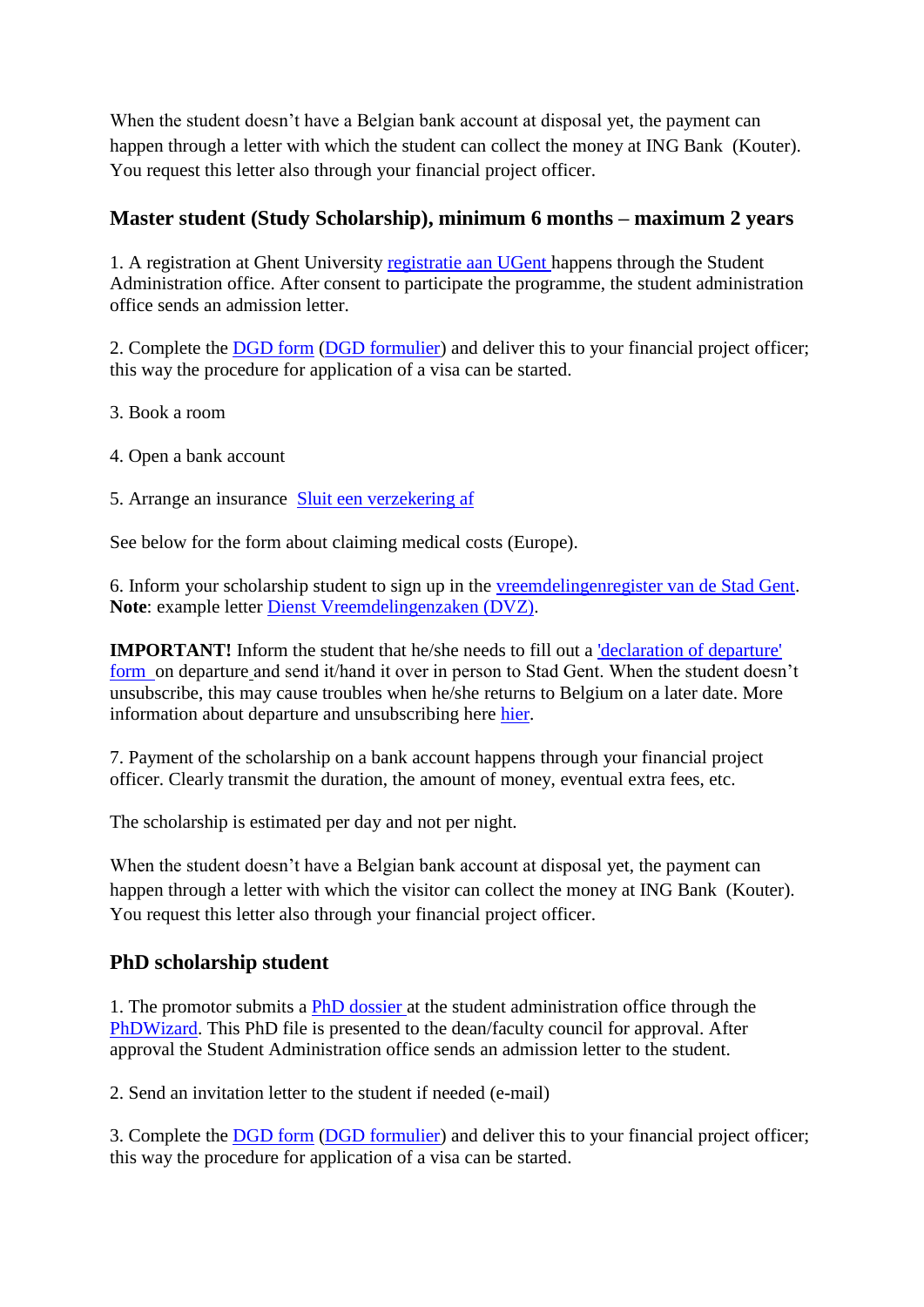4. Book a room. With a stay of maximum 3 months, the booking of the room in a home of Ghent university is linked to the application of the visitors card bezoekers kaart  $(< 90 \text{ dagen})$ 

Note: state your project officer as contact on the application form; this way the handling will go smooth

5. Open a bank account

6. Arrange an insurance [Sluit een verzekering af](https://webster.ugent.be/verzekeringspolissen/All-in-Europese/) 

See below for the form about claiming medical costs (Europe).

7. Inform your scholarship student to sign up in the [vreemdelingenregister van de Stad Gent.](http://www.gent.be/eCache/STN/1/40/978.html) **Note**: example letter [Dienst Vreemdelingenzaken \(DVZ\)](http://www.ugent.be/nl/onderzoek/financiering/ontwikkelingssamenwerking/draaiboek/dvzbewijsbeursvoorbeeld.docx)

**IMPORTANT!** Pass to the student that he/she needs to fill out a 'declaration of departure' form on departure and send it/hand it over in person to Stad Gent. When the student doesn't unsubscribe, this may cause troubles when he/she returns to Belgium on a later date. More information about departure and unsubscribing here [hier.](https://stad.gent/burgerzaken/niet-belgen/verblijf-inschrijving/internationale-studenten/internationale-studenten-vertrek-uit-belgi%C3%AB)

8. Payment of the scholarship on a bank account happens through your financial project officer. Clearly transmit the duration, the amount of money, eventual extra fees, etc.

The scholarship is calculated per day and not per night.

When the student doesn't yet have a Belgian bank account at disposal, the payment can happen through a letter with which the student can collect the money at ING Bank (Kouter). You request this letter also through your financial project officer.

### **Application budget transfers, budget shifts and extensions to VLIR-UOS**

What to do with an application for:

- A budget transfer between operating years
- A budget shift between budget posts
- An extension of the duration of the project

Procedure and needed documents for TEAM2017 : [Budget reallocation, budget transfer or](http://www.vliruos.be/en/ongoing-projects/guidelines-and-forms/guidelines-and-forms-teamsijoint/)  [extension.](http://www.vliruos.be/en/ongoing-projects/guidelines-and-forms/guidelines-and-forms-teamsijoint/) You send these completed forms to [Herman.Diels@vliruos.be](mailto:Herman.Diels@vliruos.be) with your project officer in cc.

When the changes are approved of, the financial project officer of Ghent University adjusts in SAP.

For TEAM2017: see contract, budget transfer to the next year happens automatically. Budget shifts are followed up during reporting and only relevant with changes of more than 30% during the whole project time.